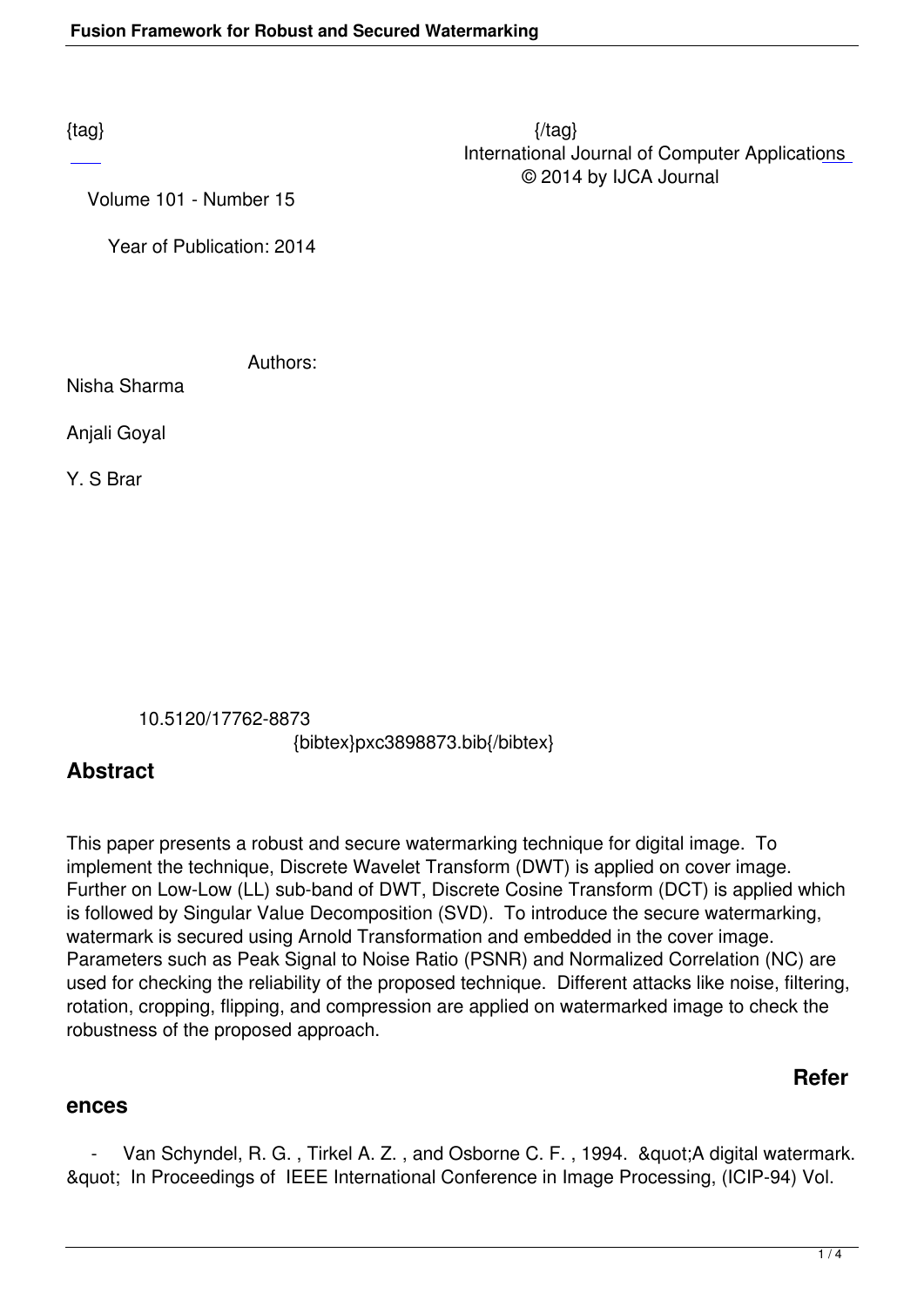2.

Benoit, M. M, and Quisquater J. J., 1995 & quot; Cryptology for digital TV broadcasting. & quot; Proceedings of the IEEE 83, No. 6

Bender W, Gruhl D, Morimoto N, Lu A, 1996, " Techniques for data hiding. " IBM systems journal 35, No. 3. 4, pp: 313-336.

Fridrich J, & quot; Robust bit extraction from images. & quot; IEEE International Conference on Multimedia Computing and Systems, 1999. Vol. 2. IEEE, 1999.

Pitas I and Kaskalis T. H., 1995, & quot; Applying signatures on digital images. "Proceedings of IEEE International Conference on Nonlinear Signal and Image Processing. Pp 460-463.

Wolfgang RB., and Delp EJ. 1996, " A watermark for digital images. " Proceedings of International Conference on Image Processing, 1996. Vol. 3.

Johnson NF. and Katzenbeisser S, 2000 & auot: A survey of steganographic techniques. & quot; Information hiding. Norwood, MA: Artech House.

Cox I. J, Kilian J., Leighton F. T., and T. Shamoon T., 1997, & quot: Secure spread spectrum watermnarking for multimedia" in IEEE Transactions on Image Processing, vol. 6, no. 12, pp:1673 -1687

Tao B., Dickinson B., 1997, & auot: Adaptive Watermarking in DCT domain & quot:, in Proceedings of IEEE International Conference on Acoustics, Speech and signal Processing,( ICASSP '97), vol. 4, pp. 1985-2988

Hsu CT, and Wu JL., 1999 " Hidden digital watermarks in images. ", IEEE Transactions on Image Processing, Vol 8. 1,: pp: 58-68.

Huang J, Shi YQ, and Shi Y, 2000,. & quot; Embedding image watermarks in DC components. & quot;, IEEE Transactions on Circuits and Systems for Video Technology, vol. 10. 6, pp: 974-979.

Wong, P. H., Au, O. C., & Wong, J. W. 2000. & quot; Data hiding and watermarking in JPEG-compressed domain by DC coefficient modification&quot:. In Proceedings of SPIE, Security and Watermarking of Multimedia Contents II, Vol 3971.

Huang F, and Guan ZH. , 2004 & guot; A hybrid SVD-DCT watermarking method based on LPSNR. " Pattern Recognition Letters by Elsevier, Vol 25, No. 15, pp: 1769-1775

Zhao RM, Lian H, Pang HW and Hu B 2008, "A blind watermarking algorithm based on DCT. & quot; IEEE Second International Symposium on Intelligent Information Technology Application, (IITA&apos:08). 20-22, Vol. 3.

Naik AK., and Holambe RS., 2010, " A blind DCT domain digital watermarking for biometric authentication. & quot; International Journal of Computer Applications, vol. 1. 16 pp: 11-15.

Foo SW., and Dong Qi., 2010, " A normalization-based robust image watermarking scheme using SVD and DCT. " World Academy of Science, Engineering and Technology Vol:4 Pg:205-210.

Kundur, D, and Hatzinakos D, 1998, " Digital watermarking using multiresolution wavelet decomposition. & quot: In Proceedings of IEEE International Conference on Acoustics, Speech and Signal Processing, Vol. 5.

Kundur D, and Hatzinakos D. 2004, " Toward robust logo watermarking using multi resolution image fusion principles. & aupt: IEEE Transactions on Multimedia, Vol. 6. 1. pp: 185-198.

Lu CS., Liao HYM, Huang SK, 2000, & quot; Cocktail watermarking on images. & quot;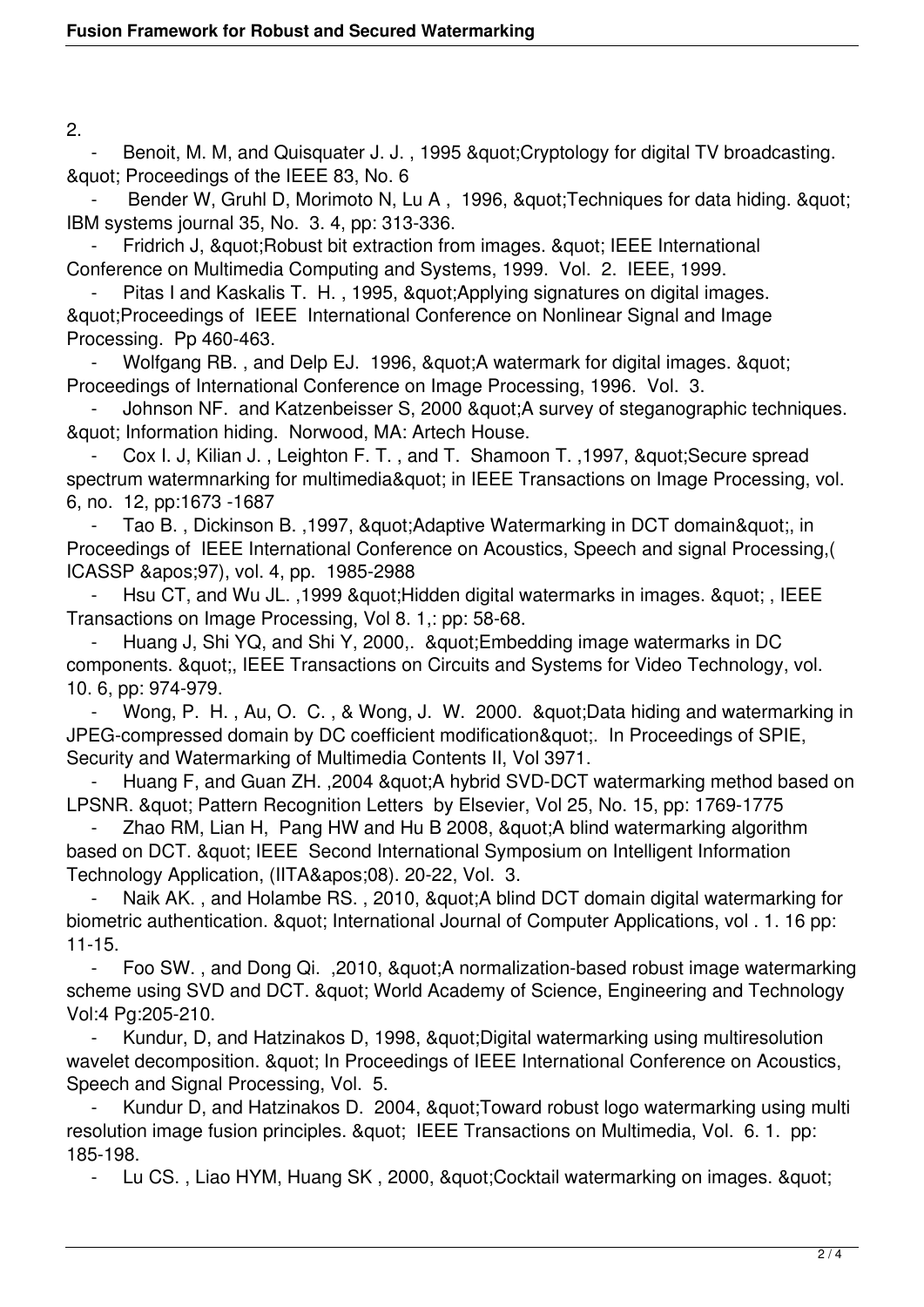Information Hiding. Springer Berlin Heidelberg.

Raval, M. S., and Rege P. P., 2003, & quot; Discrete wavelet transform based multiple watermarking scheme. & quot; TENCON 2003. In proceedings of IEEE Conference on Convergent Technologies for the Asia-Pacific Region. Vol. 3.

Ganic E, and Eskicioglu AM. 2004 " Robust DWT-SVD domain image watermarking: embedding data in all frequencies. & quot; Proceedings of the 2004 Workshop on Multimedia and Security. ACM.

Song J, and Zhang Z., 2011, & auot; A digital watermark method based on SVD in wavelet domain. & quot: International Journal of Advancements in Computing Technology (IJACT) Vol 3. 8 pp: 205-214.

Laskar, R. H., Choudhury M, Chakraborty K, 2011, "A Joint DWT-DCT Based Robust Digital Watermarking Algorithm for Ownership Verification of Digital Images. & quot: Computer Networks and Intelligent Computing. Springer Berlin Heidelberg, pp: 482-491.

Divecha NH., and Jani NN., 2012, " Image Watermarking Algorithm using Dct, Dwt and Svd. & quot; In Proceedings of National Conference on Inovative Paradigm in Engineering and Technology (NCIPET-2012), International Journal of Computer Application Vol. 13CA.

Khan, M. I., Rahman, M., Sarker, M., & Hasan, I., 2013. & Quot; Digital Watermarking for Image Authentication Based on Combined DCT, DWT and SVD Transformation&quot:. International Journal of Computer Science Issues, Vol. 10, Issue 3, No 1.

Saxena, H, Saxena Praful, and Rastogi Shubham, 2014, &quot:DWT-DCT-SVD based semi-blind reference image watermarking scheme using trignometric function. & quot; International Journal of Conceptions on Computing and Information Technology Vol. 2, Issue 2.

Singh, A. K., Dave, M., & Mohan, A., 2014. Hybrid Technique for Robust and Imperceptible Image Watermarking in DWT–DCT–SVD Domain. Published in Springer, National Academy Science Letters 37, No. 4, pp 351-358.

Naik, K., & Pal, A. K. 2014. A Partial Image Cryptosystem Based on Discrete Cosine Transform and Arnold Transform. In Recent Advances in Information Technology pp. 65-73. Springer India.

Zhang C, Wang J, and Wang W., 2008, " Digital image watermarking algorithm with double encryption by Arnold transform and logistic. & quot: In Proceedings of Fourth IEEE International Conference on. Networked Computing and Advanced Information Management (NCM&apos:08). Vol. 1.

Potdar, VM., Han S, and Chang E. 2005, & quot; A survey of digital image watermarking techniques. & quot; In Proceedings of 3rd IEEE International Conference on Industrial Informatic.. (INDIN&apos:05).

Wang, B., Ding, J., Wen, Q., Liao, X., & Liu, C., 2009. & quot; An image watermarking algorithm based on DWT DCT and SVD. " In Proceedings of IEEE International Conference on Network Infrastructure and Digital Content, 2009. IC-NIDC 2009. pp. 1034-1038). IEEE.

**Index Terms** 

Computer Science Security